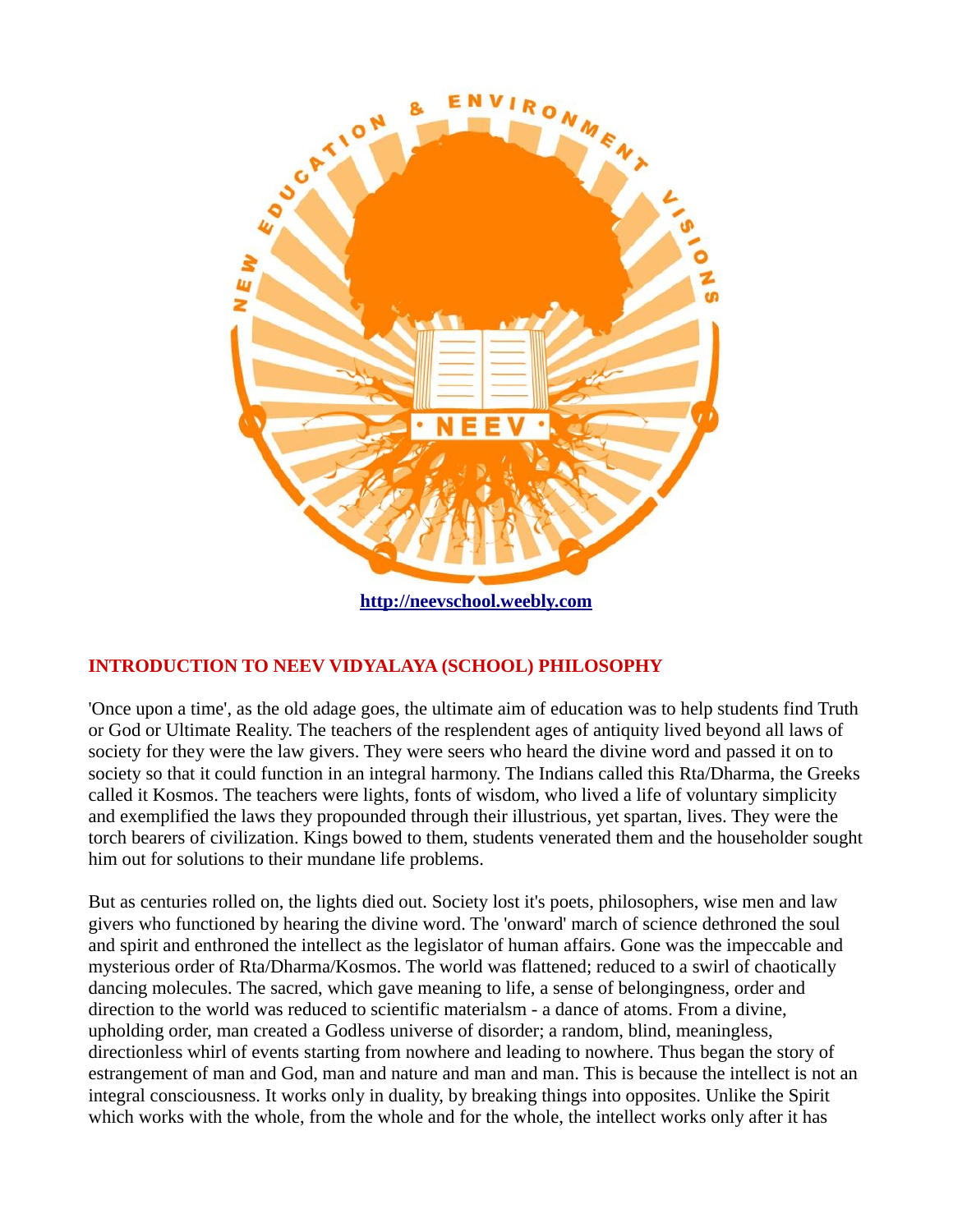broken the whole into kaleidoscope of conflicting parts, vainly attempting to discover the whole by piecing together the broken parts.

The present society and education governed by the intellect is fragmented, divisive and ridden with conflict. Absolute truth is replaced by relativism, denying all absolutes, dissolving all norms and standards, leading to the total undermining of the idea of truth. Man is estranged and bewildered because his life seems to him empty and meaningless, he cannot get what he is seeking by studying any of the natural sciences, i.e by acquiring 'know-how'. The study has its own value and tells him a great deal about how things work in nature or engineering: but it tells him nothing about the meaning of life and can in no way cure his estrangement and despair. Driven by the intellect, man remains a mass of manifold urges, impulses and desires that swirl in him as chaotically as the atoms of his science.

The school and the teacher is a cog in this giant and Godless universe, appendages which function according to syllabus and curriculum mandated by powerful nation states. Far from being the law givers, the fonts of wisdom and lights of society; schools and teachers today serve a vast industrial machine meant to turn out uncritical, unthinking human beings who never learn to question society. On the contrary compliance is rewarded and questioning is met with unabashed disdain. The schools and teachers, through their fee structures foster class distinctions, competition, ambition and blindness to all forms of social injustice, environmental degradation and abject poverty. What matters is success, grades, degrees and social mobility.

At NEEV Vidyalaya, we are trying to foster Davids who shall battle these Goliath norms of society. Education at NEEV is not merely about training children for a livelihood. It is a preparation for life, an attempt to inspire humans who shall go beyond the intellect and bring the sacred back to the world. As the saying in the picture above says, NEEV Vidyalya is not about churning out more mirrors in society but to create windows who shall bring the light to bear on the dark corners of society.

So, I am not appealing to you 'to help poor children get an education'. No, we are talking about something entirely different here. This is not charity. It is too petty. This is a call for all people who see what I see, who want to change what they see, and who take this transformation as the most serious business of their lives. If you do, join the revolution, and help NEEV Vidyalaya in it's mission by sponsoring a child at NEEV or by just simply making a donation to our NEEV Vidyalaya Infrastructure Development Fund.

## **ABOUT NEEV VIDYALAYA (SCHOOL)**

NEEV School was founded in the year 2006 with the aim of providing [Integral Education.](http://neevschool.weebly.com/curriculum.html) It is an NIOS [\(National Institute of Open Schooling\)](http://www.nios.ac.in/) based English medium School providing education to underprivileged sections of society at an affordable cost. The school, with the aid of sponsorship through the NEEV Rural Kids Sponsorship Scheme, has been helping kids from rural areas by providing them with a holistic, integral education that not only equips them with academic credentials but more importantly fosters a harmonious development of body, mind and heart resulting in the flowering of compassionate intelligence.

The School is situated in Jamshedpur, Jharkhand - India

## **WHY THE SPONSORSHIP PROGRAM?**

In Jharkhand the situation with respect to education is grim, particularly with respect to females. In